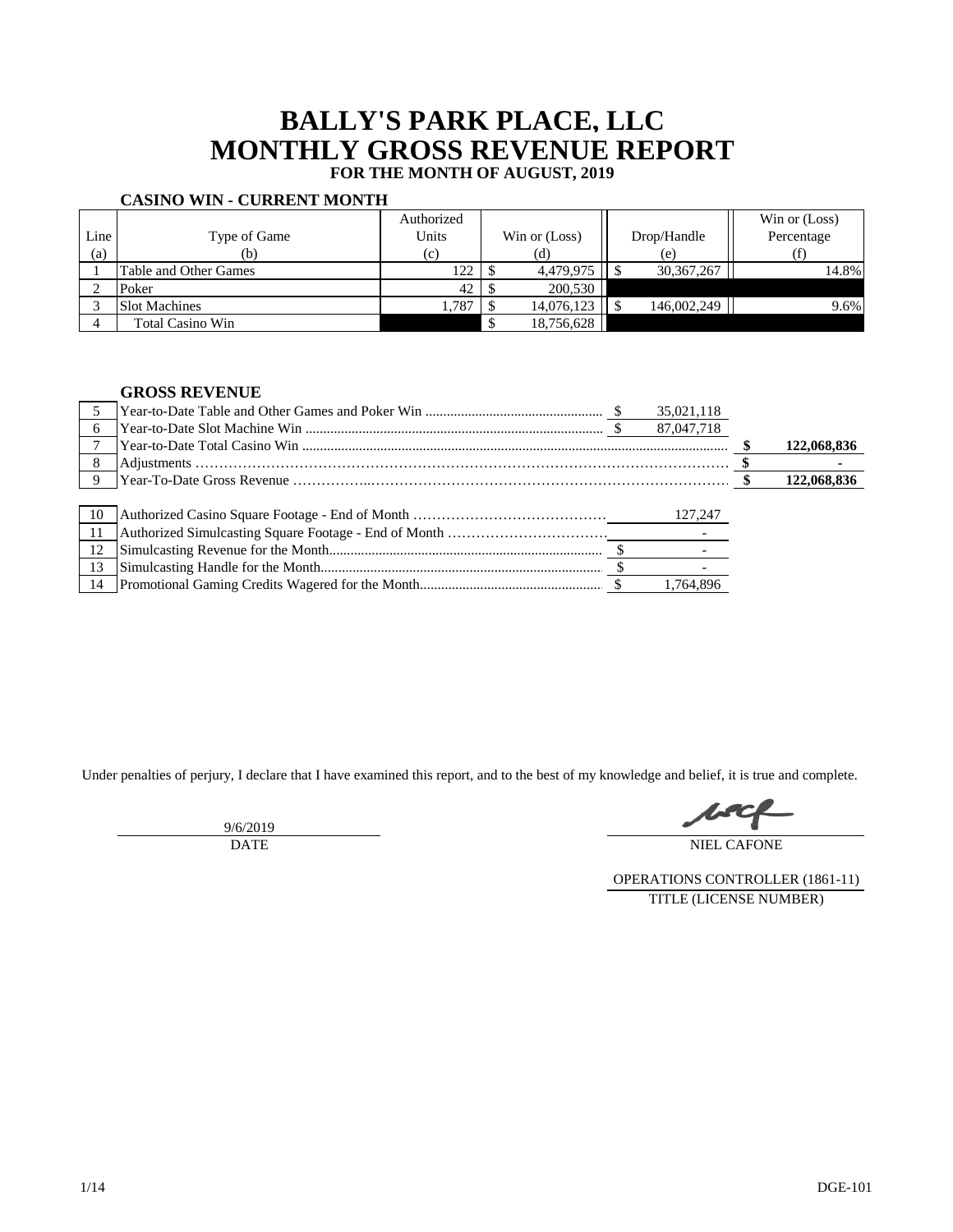# **BORGATA HOTEL CASINO & SPA MONTHLY GROSS REVENUE REPORT FOR THE MONTH OF AUGUST, 2019**

## **CASINO WIN - CURRENT MONTH**

|      |                         | Authorized |               |             | Win or (Loss) |
|------|-------------------------|------------|---------------|-------------|---------------|
| Line | Type of Game            | Units      | Win or (Loss) | Drop/Handle | Percentage    |
| (a)  | (b)                     | (c)        | (d)           | (e)         |               |
|      | Table and Other Games   | 184        | 18,774,684    | 122,735,717 | 15.3%         |
|      | Poker                   | 77         | 1,248,790     |             |               |
|      | <b>Slot Machines</b>    | 2,852      | 51,902,471    | 608,069,447 | 8.5%          |
|      | <b>Total Casino Win</b> |            | 71,925,945    |             |               |

### **GROSS REVENUE**

|              | 155,637,954 |  |             |
|--------------|-------------|--|-------------|
| 6            | 330,954,804 |  |             |
|              |             |  | 486,592,758 |
| 8            |             |  | 850         |
| $\mathbf{Q}$ |             |  | 486,593,608 |
|              |             |  |             |
| 10           | 136,771     |  |             |
| 11           | 23.620      |  |             |
| 12           | 240,355     |  |             |
| 13           | 2,934,484   |  |             |
|              | 9.790.749   |  |             |

Under penalties of perjury, I declare that I have examined this report, and to the best of my knowledge and belief, it is true and complete.

September 9, 2019 DATE

tarkh B

Betty J. Parker

Casino Controller 8038-11

TITLE (LICENSE NUMBER)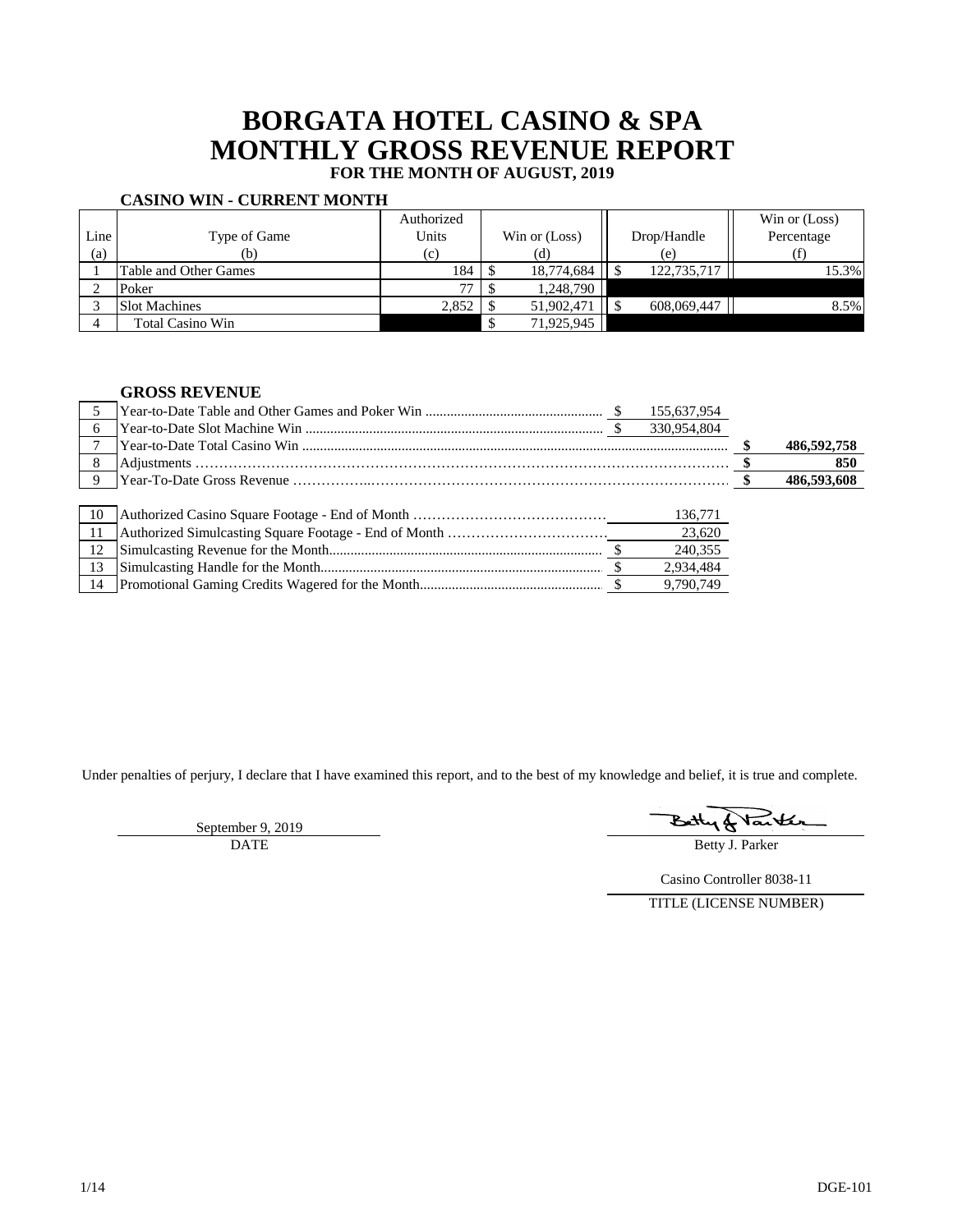# **CAESARS ATLANTIC CITY MONTHLY GROSS REVENUE REPORT FOR THE MONTH OF AUGUST, 2019**

|--|

|      |                         | Authorized |               |            |  |             | Win or (Loss) |
|------|-------------------------|------------|---------------|------------|--|-------------|---------------|
| Line | Type of Game            | Units      | Win or (Loss) |            |  | Drop/Handle | Percentage    |
| (a)  | (b)                     | (c)        |               | (d)        |  | (e)         |               |
|      | Table and Other Games   | 129        |               | 10.096.423 |  | 54,122,060  | 18.7%         |
|      | Poker                   |            |               |            |  |             |               |
|      | <b>Slot Machines</b>    | .892       |               | 20.824.212 |  | 217,362,882 | 9.6%          |
|      | <b>Total Casino Win</b> |            |               | 30,920,635 |  |             |               |

### **GROSS REVENUE**

|              | 57,702,901  |             |
|--------------|-------------|-------------|
| 6            | 125,790,875 |             |
|              |             | 183,493,776 |
| 8            |             |             |
| $\mathbf{Q}$ |             | 183,493,776 |
|              |             |             |
| 10           | 115,924     |             |
|              |             |             |
| 12           |             |             |
| 13           |             |             |
| 14           | 2.789.108   |             |

Under penalties of perjury, I declare that I have examined this report, and to the best of my knowledge and belief, it is true and complete.

September 7, 2019 DATE

Angela Bianchini

OPERATIONS CONTROLLER(8454-11) TITLE (LICENSE NUMBER)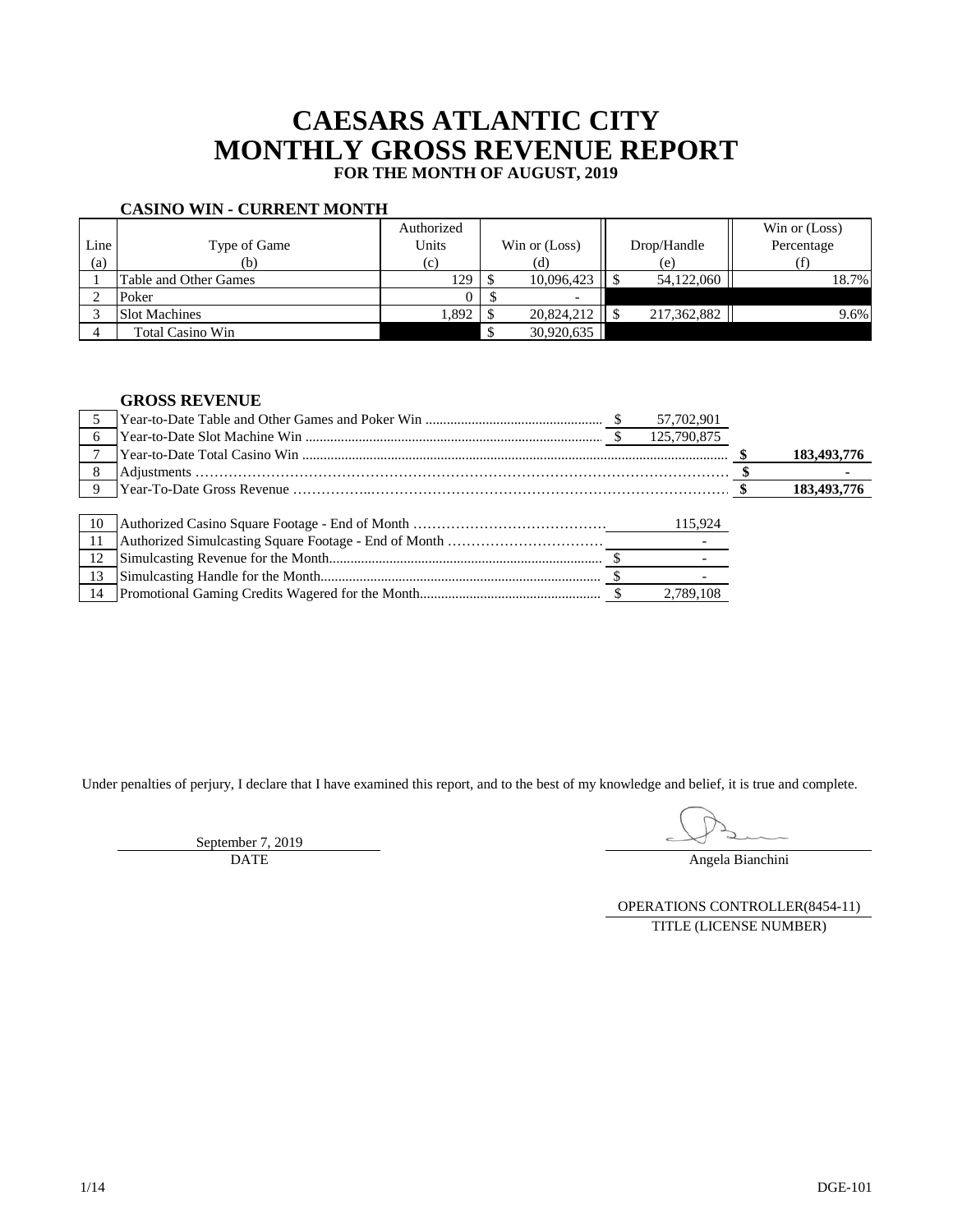# **GOLDEN NUGGET MONTHLY GROSS REVENUE REPORT FOR THE MONTH OF AUGUST, 2019**

### **CASINO WIN - CURRENT MONTH**

|      |                       | Authorized |               |             | Win or (Loss) |
|------|-----------------------|------------|---------------|-------------|---------------|
| Line | Type of Game          | Units      | Win or (Loss) | Drop/Handle | Percentage    |
| (a)  | (b)                   | (c)        | (d)           | (e)         |               |
|      | Table and Other Games | 80         | 5,789,250     | 26,992,300  | 21.4%         |
|      | Poker                 |            | 82.384        |             |               |
|      | <b>Slot Machines</b>  | 1,430      | 14,812,382    | 154,884,422 | 9.6%          |
|      | Total Casino Win      |            | 20,684,016    |             |               |

### **GROSS REVENUE**

|             |  | 35, 241, 726 |             |
|-------------|--|--------------|-------------|
|             |  | 101,442,339  |             |
|             |  |              | 136,684,065 |
|             |  |              |             |
| $\mathbf Q$ |  |              | 136,684,065 |
|             |  |              |             |
| -10         |  | 78,464       |             |
| -11         |  |              |             |
| 12          |  |              |             |
| 13          |  |              |             |
|             |  | 3.280.931    |             |

Under penalties of perjury, I declare that I have examined this report, and to the best of my knowledge and belief, it is true and complete.

Sance Michien

September 5, 2019

Director of Finance/Controller 1231.11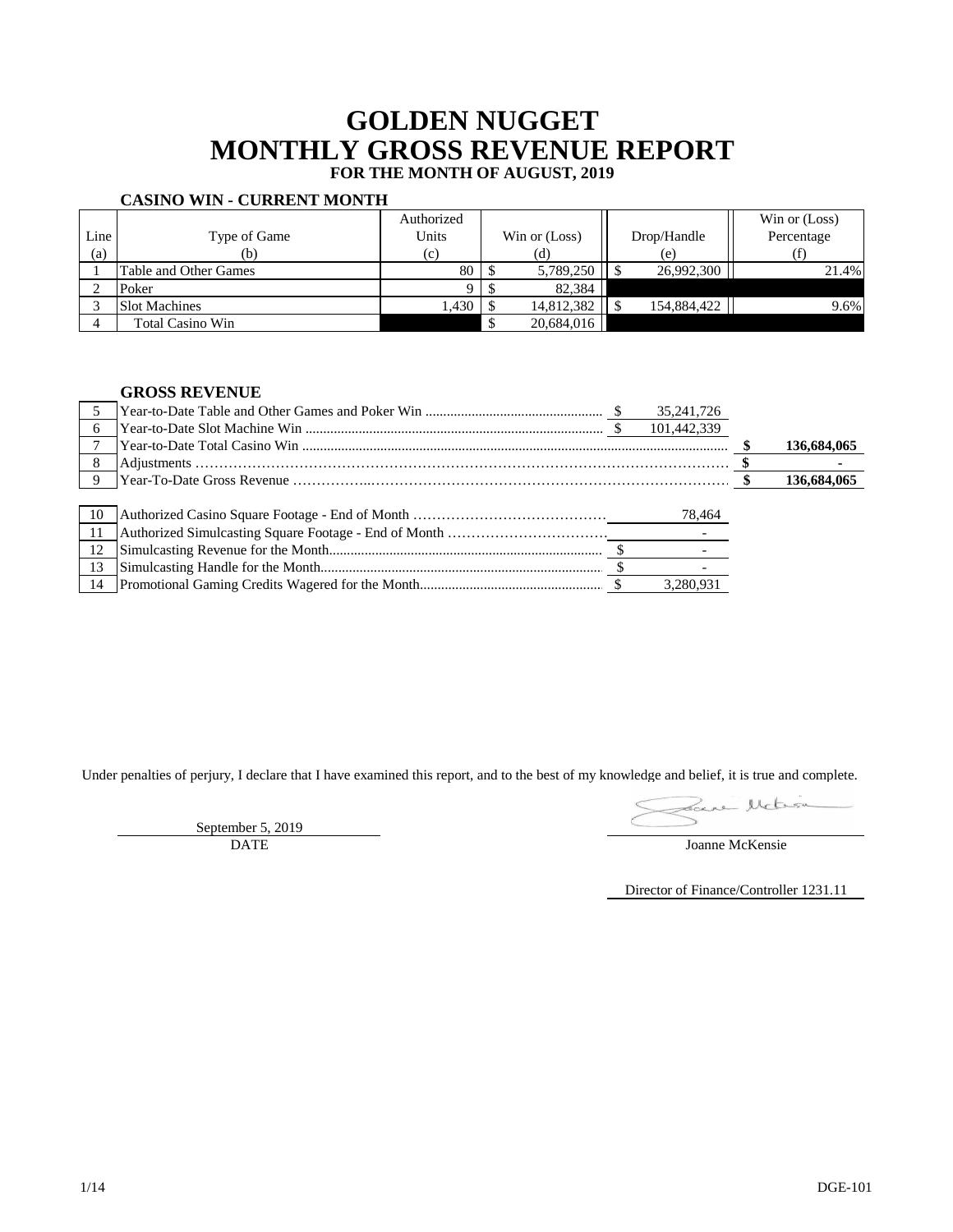# **HARD ROCK ATLANTIC CITY MONTHLY GROSS REVENUE REPORT FOR THE MONTH OF AUGUST, 2019**

#### **CASINO WIN - CURRENT MONTH**

|      |                       | Authorized |                          |             | Win or (Loss) |
|------|-----------------------|------------|--------------------------|-------------|---------------|
| Line | Type of Game          | Units      | Win or (Loss)            | Drop/Handle | Percentage    |
| (a)  | (b)                   | (c)        | (d)                      | (e)         |               |
|      | Table and Other Games | 147        | 13,627,682               | 80,109,744  | 17.0%         |
|      | Poker                 |            | $\overline{\phantom{0}}$ |             |               |
|      | <b>Slot Machines</b>  | 2,133      | 24,828,560               | 264,750,386 | 9.4%          |
|      | Total Casino Win      |            | 38,456,242               |             |               |

#### **GROSS REVENUE**

|             |  | 73,747,788  |             |
|-------------|--|-------------|-------------|
|             |  | 146,825,579 |             |
|             |  |             | 220,573,367 |
| 8           |  |             |             |
| $\mathbf Q$ |  |             | 220,573,367 |
|             |  |             |             |
| 10          |  |             |             |
| 11          |  |             |             |
| 12          |  |             |             |
| 13          |  |             |             |
|             |  |             |             |

Under penalties of perjury, I declare that I have examined this report, and to the best of my knowledge and belief, it is true and complete.

September 7, 2019 DATE

TA

FRANK POLLOCK

CASINO CONTROLLER 9869-11 TITLE (LICENSE NUMBER)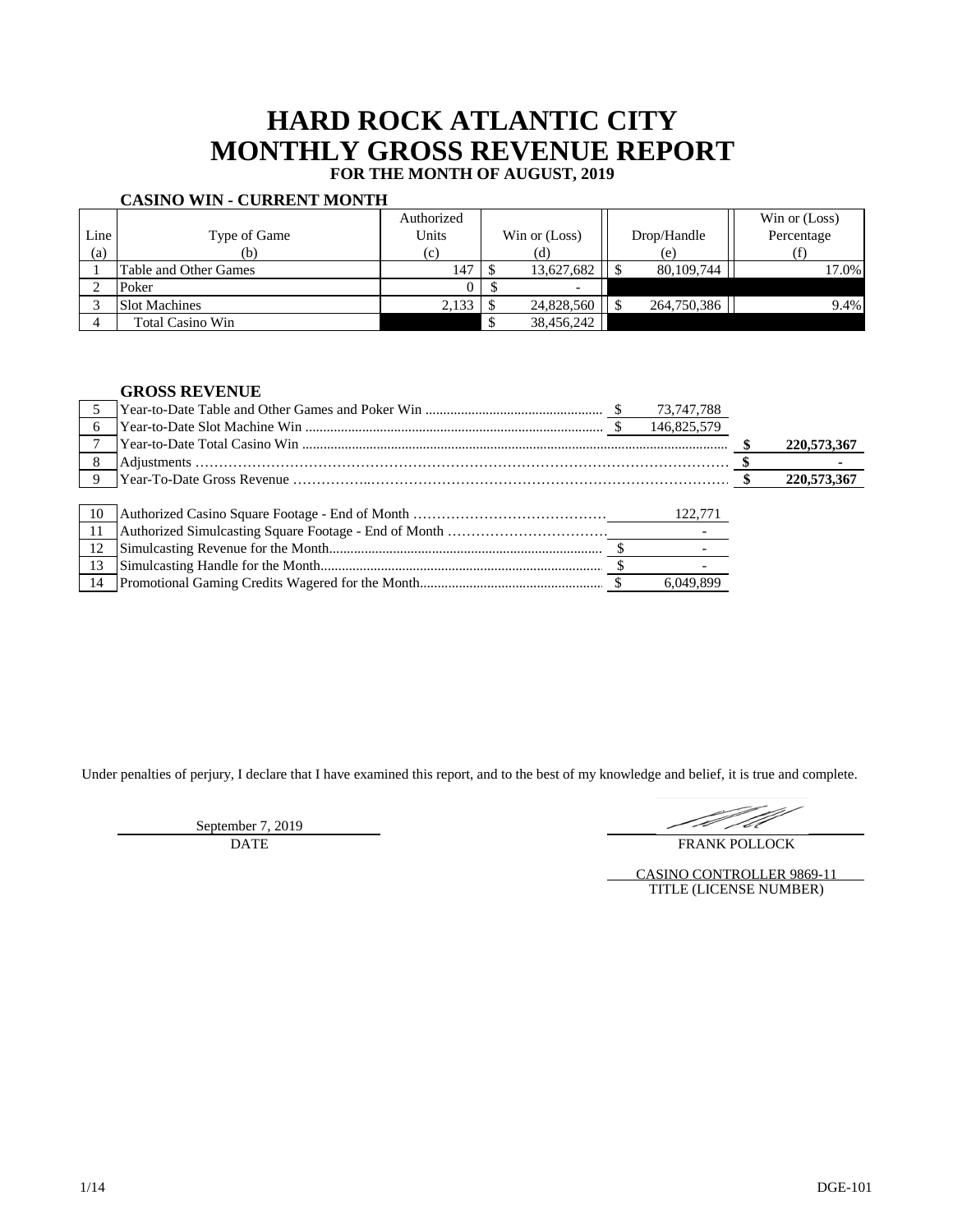## **HARRAH'S RESORT ATLANTIC CITY MONTHLY GROSS REVENUE REPORT FOR THE MONTH OF AUGUST 2019**

## **CASINO WIN - CURRENT MONTH**

|      |                       | Authorized |               |             | Win or (Loss) |
|------|-----------------------|------------|---------------|-------------|---------------|
| Line | Type of Game          | Units      | Win or (Loss) | Drop/Handle | Percentage    |
| (a)  | (b)                   | (c)        | (d)           | (e)         |               |
|      | Table and Other Games | 133        | 6,235,827     | 35,714,682  | 17.5%         |
|      | Poker                 | 37         | 236.217       |             |               |
|      | <b>Slot Machines</b>  | 2,049      | 24,653,530    | 286,439,466 | 8.6%          |
|      | Total Casino Win      |            | 31,125,574    |             |               |

### **GROSS REVENUE**

|     |  | 50,193,405  |             |
|-----|--|-------------|-------------|
|     |  | 160,036,684 |             |
|     |  |             | 210,230,089 |
|     |  |             |             |
| Q   |  |             | 210,230,089 |
|     |  |             |             |
| -10 |  | 156,284     |             |
|     |  |             |             |
| 12  |  |             |             |
| 13  |  |             |             |
|     |  | 3.043.322   |             |

Under penalties of perjury, I declare that I have examined this report, and to the best of my knowledge and belief, it is true and complete.

SEPTEMBER 06, 2019

alicia Mage

Operations Controller (008714-11) TITLE (LICENSE NUMBER)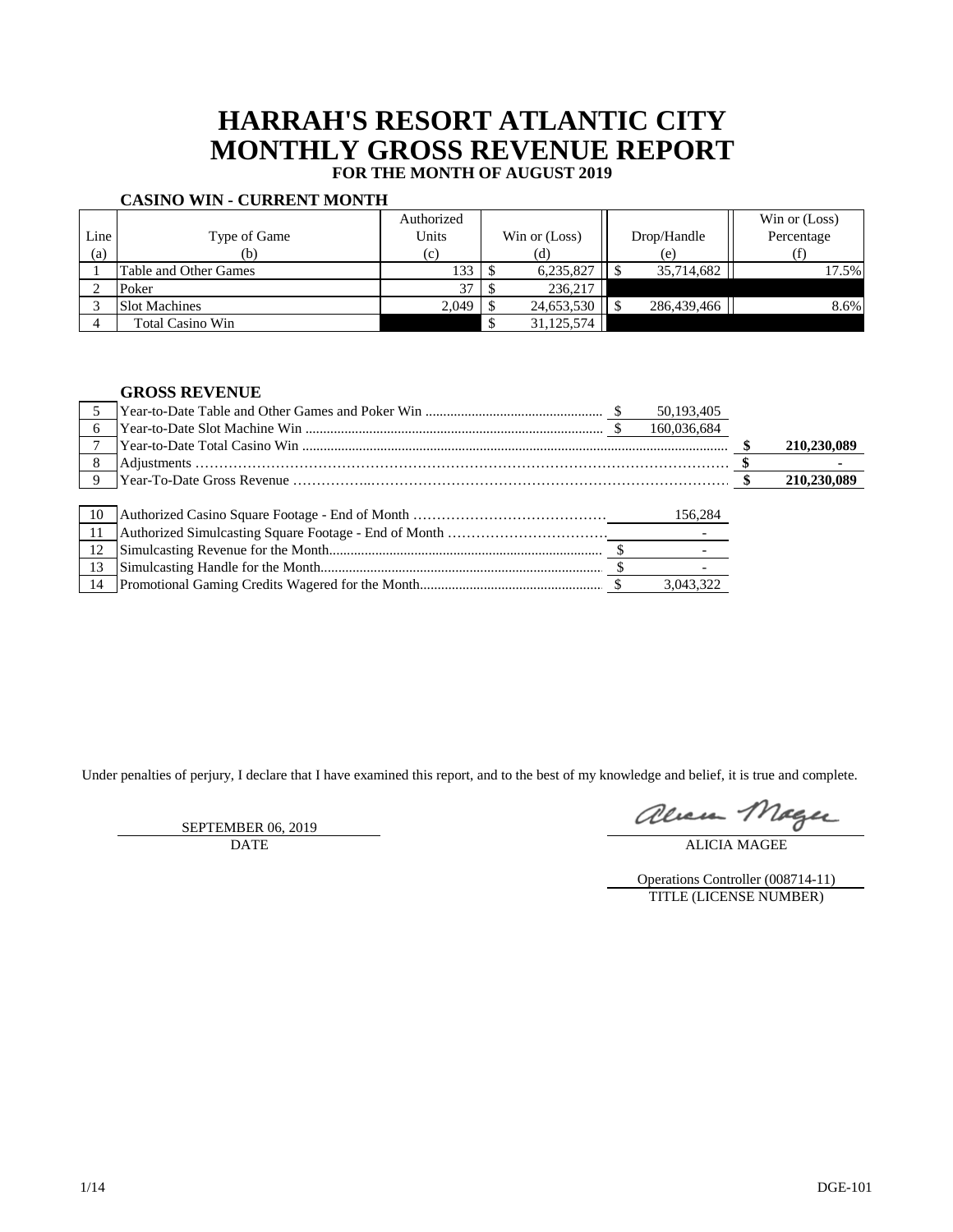## **OCEAN CASINO RESORT AC MONTHLY GROSS REVENUE REPORT FOR THE MONTH OF AUGUST 2019**

## **CASINO WIN - CURRENT MONTH**

|      |                         | Authorized |               |             | Win or (Loss) |
|------|-------------------------|------------|---------------|-------------|---------------|
| Line | Type of Game            | Units      | Win or (Loss) | Drop/Handle | Percentage    |
| (a)  | (b)                     | (c)        | (d)           | (e)         |               |
|      | Table and Other Games   | 115        | 6,955,333     | 49,199,534  | 14.1%         |
|      | Poker                   |            | 122,277       |             |               |
|      | <b>Slot Machines</b>    | 1,878      | 16,972,686    | 175,473,887 | 9.7%          |
|      | <b>Total Casino Win</b> |            | 24,050,296    |             |               |

### **GROSS REVENUE**

|              | 40,653,057 |             |
|--------------|------------|-------------|
| 6            | 95,568,969 |             |
|              |            | 136,222,026 |
| 8            |            | 14,400      |
| $\mathbf{Q}$ |            | 136,236,426 |
|              |            |             |
| 10           | 132,185    |             |
|              |            |             |
| 12           |            |             |
|              |            |             |
|              | 4.681.266  |             |

Under penalties of perjury, I declare that I have examined this report, and to the best of my knowledge and belief, it is true and complete.

9/9/2019 DATE

 $H_{\mathcal{A}} + H_{\mathcal{B}}$ 

Daniel McFadden

Casino Controller (7167-11) Title (License #)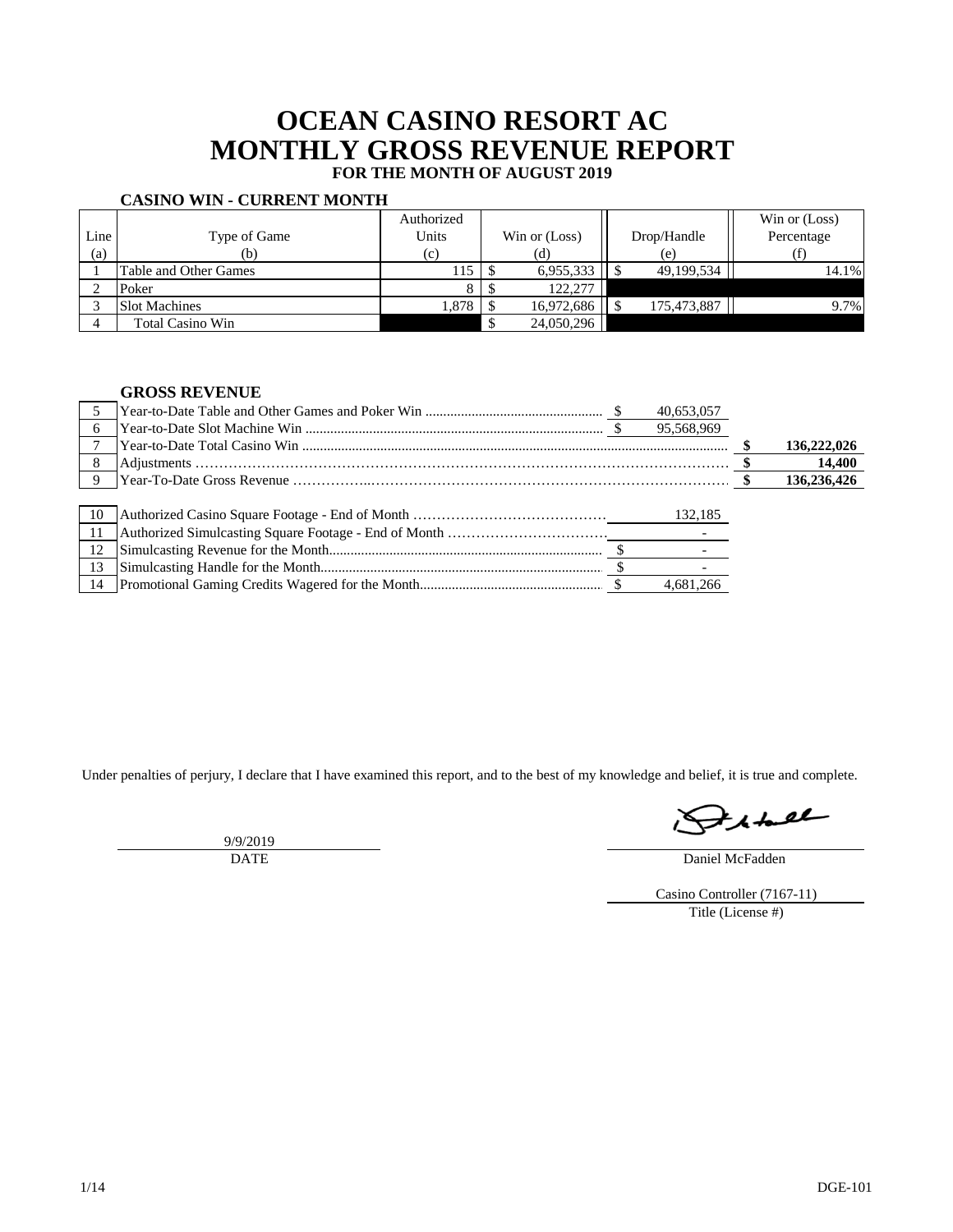## **RESORTS CASINO HOTEL (DGMB CASINO LLC) MONTHLY GROSS REVENUE REPORT FOR THE MONTH OF AUGUST 2019**

#### **CASINO WIN - CURRENT MONTH**

|      |                       | Authorized |                          |             | Win or (Loss) |
|------|-----------------------|------------|--------------------------|-------------|---------------|
| Line | Type of Game          | Units      | Win or (Loss)            | Drop/Handle | Percentage    |
| (a)  | (b)                   | (c)        | (d)                      | (e)         |               |
|      | Table and Other Games | 74         | 4,362,550                | 26,822,050  | 16.3%         |
|      | Poker                 |            | $\overline{\phantom{0}}$ |             |               |
|      | <b>Slot Machines</b>  | 1,437      | 14,527,244               | 152,120,170 | 9.5%          |
|      | Total Casino Win      |            | 18,889,794               |             |               |

### **GROSS REVENUE**

|    |  | 30,827,369 |             |
|----|--|------------|-------------|
|    |  | 92,472,521 |             |
|    |  |            | 123,299,890 |
| 8  |  |            |             |
|    |  |            | 123,299,890 |
|    |  |            |             |
| 10 |  | 79,009     |             |
|    |  |            |             |
| 12 |  |            |             |
| 13 |  |            |             |
|    |  | 2,819,737  |             |

Under penalties of perjury, I declare that I have examined this report, and to the best of my knowledge and belief, it is true and complete.

September 6, 2019 DATE

888 Bohe

Jeff Bohrer

Director Operational Accounting 7488-11 TITLE (LICENSE NUMBER)